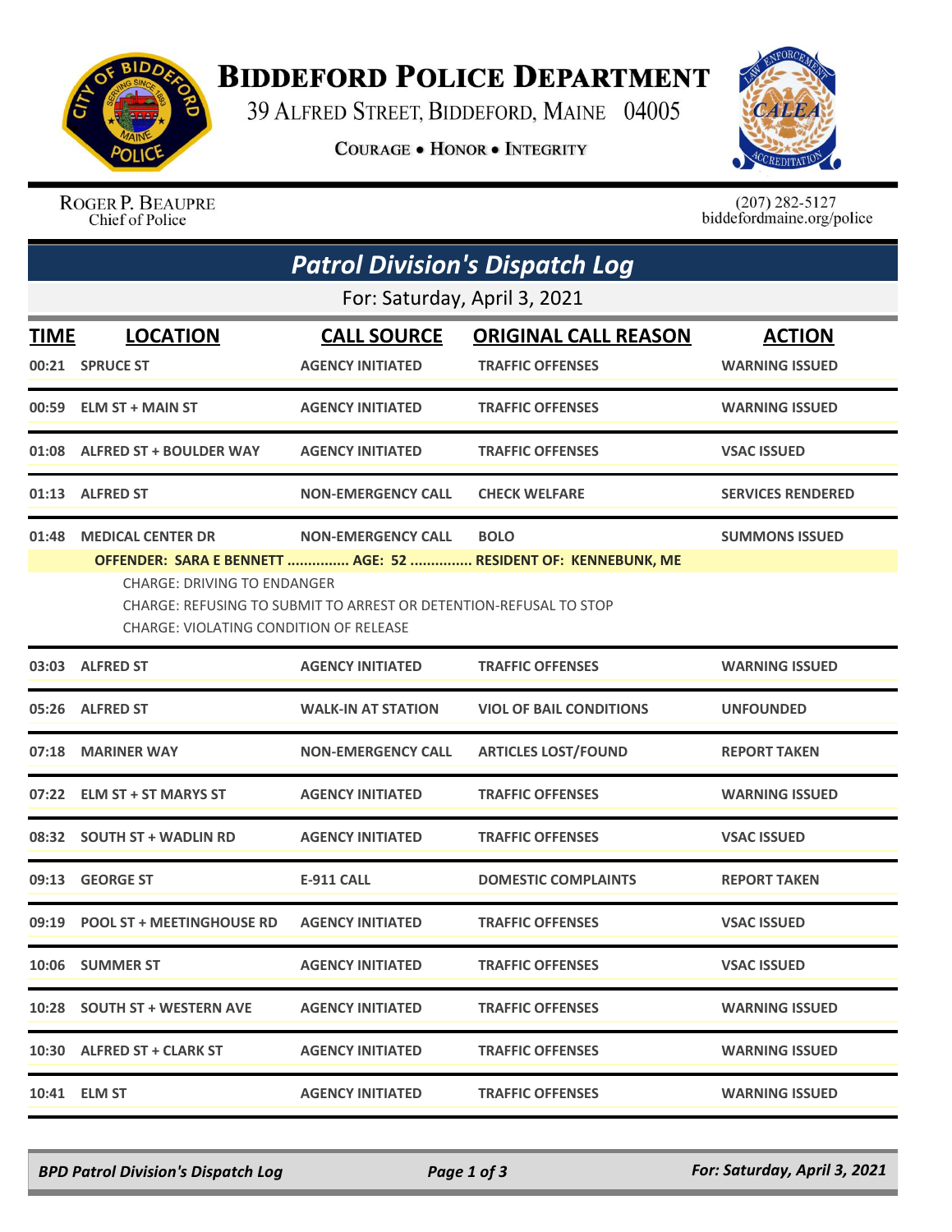| <b>TIME</b> | <b>LOCATION</b>                                | <b>CALL SOURCE</b>                                  | <b>ORIGINAL CALL REASON</b>                                                              | <b>ACTION</b>                |
|-------------|------------------------------------------------|-----------------------------------------------------|------------------------------------------------------------------------------------------|------------------------------|
|             | 10:55 ELM ST                                   | <b>AGENCY INITIATED</b>                             | <b>TRAFFIC OFFENSES</b>                                                                  | <b>VSAC ISSUED</b>           |
|             | 11:09 ELM ST + LANDRY ST                       | <b>AGENCY INITIATED</b>                             | <b>TRAFFIC OFFENSES</b>                                                                  | <b>WARNING ISSUED</b>        |
|             | 11:16 ELM ST + GRAYSON ST                      | <b>AGENCY INITIATED</b>                             | <b>TRAFFIC OFFENSES</b>                                                                  | <b>VSAC ISSUED</b>           |
|             | 11:24 TIBBETTS AVE                             | <b>NON-EMERGENCY CALL</b>                           | <b>ANIMAL COMPLAINT</b>                                                                  | <b>SERVICES RENDERED</b>     |
|             | 11:24 ALFRED ST                                | <b>NON-EMERGENCY CALL</b>                           | <b>DISTURBANCE / NOISE</b>                                                               | <b>GONE ON ARRIVAL</b>       |
|             | 11:32 ALFRED ST                                | <b>NON-EMERGENCY CALL</b>                           | <b>SUSPICION</b>                                                                         | <b>NO VIOLATION</b>          |
|             | 11:39 ALFRED ST                                | <b>AGENCY INITIATED</b>                             | <b>TRAFFIC OFFENSES</b><br>OFFENDER: VICTORIA L MITCHELL  AGE: 51  RESIDENT OF: SACO, ME | <b>SUMMONS ISSUED</b>        |
|             |                                                | CHARGE: OPERATING WITH EXPIRED LICENSE OVER 90 DAYS |                                                                                          |                              |
|             | 12:05 ELM ST                                   | E-911 CALL                                          | <b>VEHICLE CRASH - FIRE / EMS</b>                                                        | <b>SUMMONS ISSUED</b>        |
|             |                                                |                                                     | OFFENDER: ALEXANDRA NICOLE VINCENT  AGE: 25  RESIDENT OF: SACO, ME                       |                              |
|             | <b>CHARGE: OPERATE VEHICLE WITHOUT LICENSE</b> | CHARGE: LEAVING SCENE OF MOTOR VEHICLE ACCIDENT     |                                                                                          |                              |
|             | 13:13 BOULDER WAY                              | <b>NON-EMERGENCY CALL</b>                           | <b>CRIM THREAT / TERRORIZING</b>                                                         | <b>REPORT TAKEN</b>          |
|             | 13:25 ELM ST                                   | <b>E-911 CALL</b>                                   | <b>THEFT</b>                                                                             | <b>REPORT TAKEN</b>          |
|             | 14:06 ELM ST                                   | <b>E-911 CALL</b>                                   | <b>VEHICLE CRASH - HIGH MECHANIS</b>                                                     | <b>TRANSPORT TO HOSPITAL</b> |
|             | 14:33 SUMMER ST                                | <b>WALK-IN AT STATION</b>                           | <b>CIVIL COMPLAINT</b>                                                                   | <b>CIVIL COMPLAINT</b>       |
|             | 14:34 MAIN ST                                  | <b>E-911 CALL</b>                                   | 911 MISUSE                                                                               | <b>DISPATCH HANDLED</b>      |
|             | 14:55 SULLIVAN ST                              | <b>E-911 CALL</b>                                   | <b>MENTAL ILLNESS CASES</b>                                                              | <b>SERVICES RENDERED</b>     |
|             | 16:28 HOOPER ST                                | E-911 CALL                                          | 911 MISUSE                                                                               | <b>NO ACTION REQUIRED</b>    |
|             | <b>16:45 GRANITE ST</b>                        | <b>NON-EMERGENCY CALL</b>                           | 911 MISUSE                                                                               | <b>SERVICES RENDERED</b>     |
|             | 17:25 ALFRED ST                                | <b>NON-EMERGENCY CALL</b>                           | <b>DOMESTIC COMPLAINTS</b>                                                               | <b>SERVICES RENDERED</b>     |
|             | 17:35 GILBERT PL                               | <b>NON-EMERGENCY CALL</b>                           | <b>ANIMAL COMPLAINT</b>                                                                  | <b>SERVICES RENDERED</b>     |
|             | 17:35 SOUTH ST                                 | <b>NON-EMERGENCY CALL</b>                           | <b>CHECK WELFARE</b>                                                                     | <b>SERVICES RENDERED</b>     |
|             | 17:40 ALFRED ST                                | <b>NON-EMERGENCY CALL</b>                           | <b>COURT ORDERED CHECK IN</b>                                                            | <b>NO ACTION REQUIRED</b>    |
|             | <b>18:24 BIDDEFORD GATEWAY CTR</b>             | E-911 CALL                                          | <b>CHECK WELFARE</b>                                                                     | <b>REPORT TAKEN</b>          |
|             | 18:50 BEACH HOUSE LN                           | <b>NON-EMERGENCY CALL</b>                           | <b>CHECK WELFARE</b>                                                                     | <b>SERVICES RENDERED</b>     |
|             |                                                |                                                     |                                                                                          |                              |